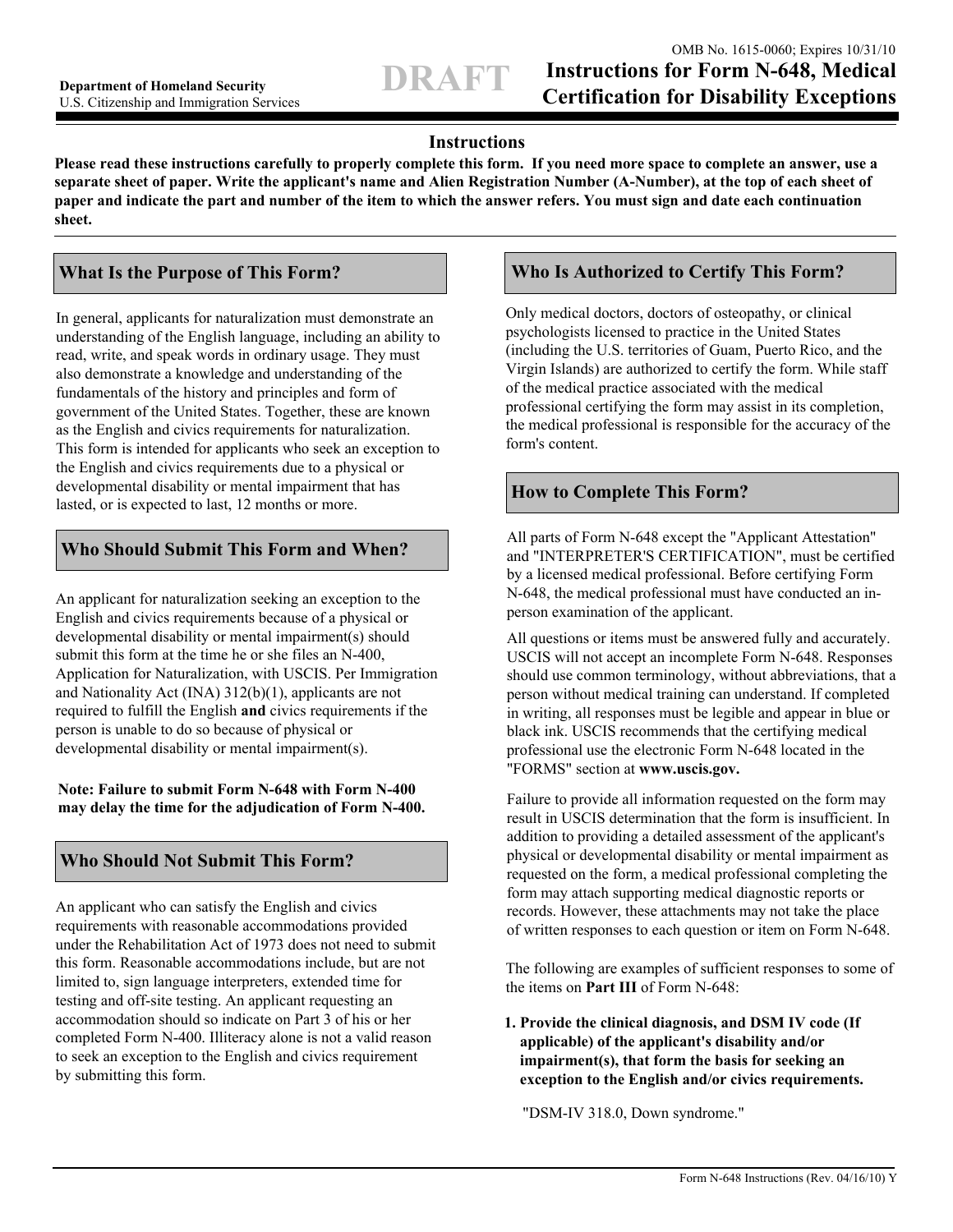#### **2. Provide a basic description of the disability and/or impairment(s).**

"Down syndrome is a genetic disorder that causes lifelong intellectual disability (also referred to as mental retardation), developmental delays, and other problems."

#### **8. What caused the applicant's medical disability and/or impairment(s) listed in number 3?**

"Down syndrome is usually caused by an error in cell division occurring *in utero*. The cause of such errors in cell division is currently unknown."

#### **9. What clinical methods did you use to diagnose the applicant's medical disability and/or impairment(s) listed in number 3?**

"The patient was diagnosed *in utero* through a Chorionic Villus Sampling (CVS). CVS is a test done during early pregnancy that can identify certain genetic disorders or chromosomal birth defects, such as Down syndrome."

#### **10. Clearly describe how the applicant's disability and/or impairment(s), affect his or her ability to demonstrate a knowledge and understanding of English and/or civics.**

"The patient's condition is a global, lifelong impairment that severely affects cognition, language, and motor skills. While many individuals with mild to moderate forms of Down syndrome are capable of daily tasks and working in the community, this patient suffers from a particularly severe form. Because of this impairment, his memory is deficient, he cannot learn new skills, and he is not capable of reasoning but only of performing simple daily activities. The patient's severe intellectual disability (mental retardation) makes him incapable of learning a new language (even basic words) and demonstrating the required knowledge of U.S. history and government."

# **What Are the Penalties for Making False Representations?**

Both the applicant and the medical professional are required to attest to the contents of this form **under penalty of perjury**. Title 18, United States Code, Section 1546, provides that:

Whoever knowingly makes under oath, or as permitted under penalty of perjury under Section 1746 of Title 28, United States Code, knowingly subscribes as true, any false statement with respect to a material fact in any application, affidavit, or other document required by the immigration laws or regulations prescribed thereunder, or knowingly presents any such application, affidavit, or other document containing any such false statement, shall be fined in accordance with this title or imprisoned not more than 10 years, or both.

If either the applicant or the medical professional includes in this form any information that the party knows to be false, that person may be liable for criminal prosecution under U.S. laws. In addition to the criminal penalties under Title 18 of the United States Code, Section 274C of the Immigration and Nationality Act and 8 U.S.C. 1324c provides for civil penalties.

# **General Instructions**

#### **USCIS recommends that the certifying medical professional complete and print the fillable electronic Form N-648 located in the "FORMS" section at www. uscis.gov.**

- 1. Type or print clearly using blue or black ink. Keep all information within the area provided. If you require additional space to complete the answer to any item, the information fields in the fillable electronic form will expand to accommodate the additional information. If you are not completing an electronic version of the form and you continue to need extra space to complete any item, write the applicant's name and Alien Registration Number (A-Number) at the top of each continuation sheet and indicate the part and number of the item to which the answer refers. You must sign and date each continuation sheet.
- 2. All questions must be answered fully and accurately. If an item is not applicable, indicate it with "N/A." If the answer is none, write "None."
- 3. The medical professional must provide the completed form to the applicant.